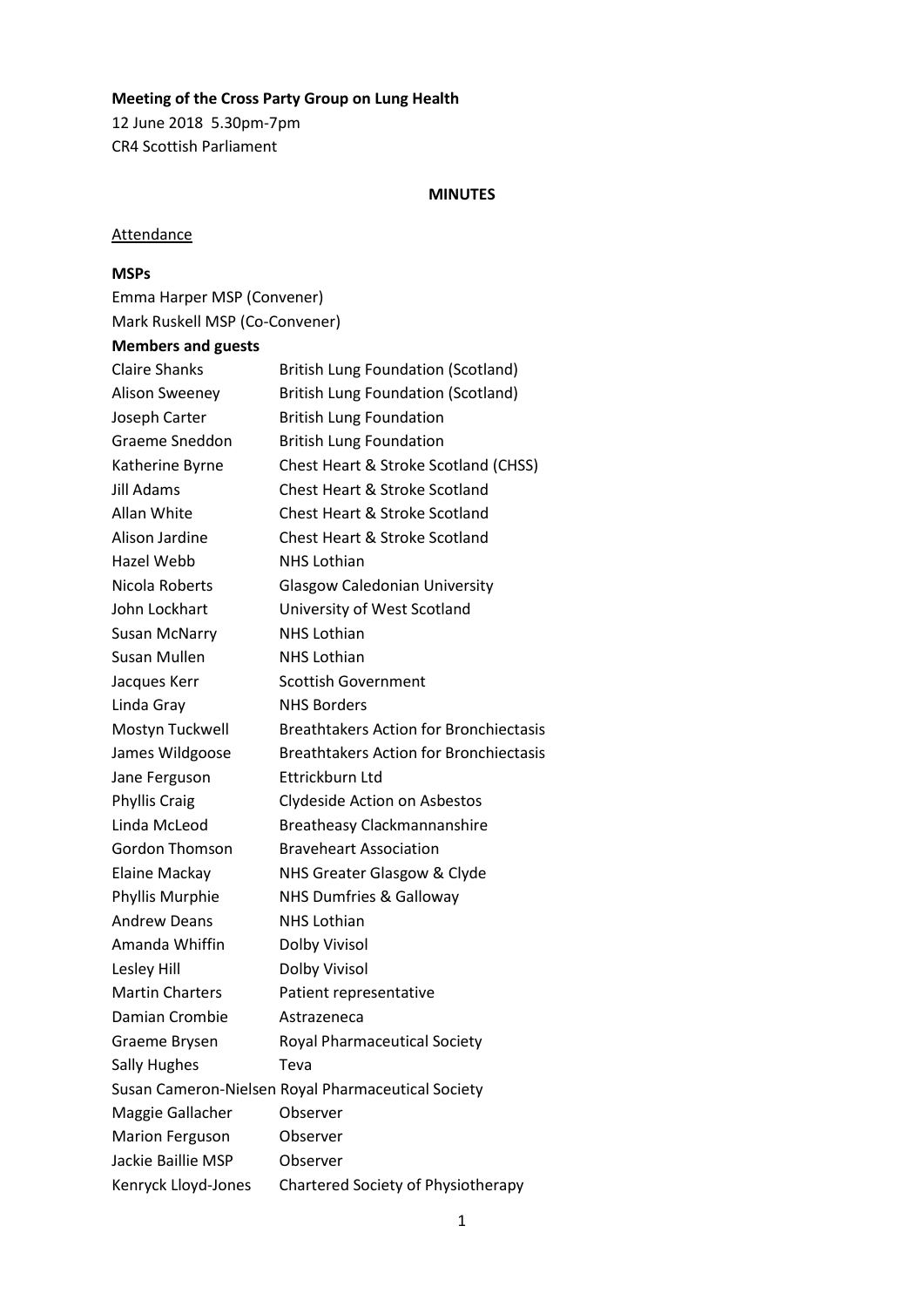### **1. Minutes of last meeting, 6 February 2018**

Agreed.

### **2. Update on progress since last meeting**

2. 1 Emma Harper noted the Group's appreciation for Irene Johnstone's work in driving forward the lung health agenda in Scotland. Joseph Carter is now Head of Devolved Nations at British Lung Foundation, overseeing the work in both Scotland and Wales.

2.2 Joseph provided an update from Dr Tom Fardon about his progress in developing the new Respiratory Care Plan. The Chief Medical Officer's 'Realistic Medicine' agenda will provide a uniting theme across the new plan. An early draft is intended to be available by early 2019. A core Steering Group is being formed, with membership including British Lung Foundation, Chest Heart & Stroke Scotland, Asthma UK and the Royal Colleges. Tom is keen that the Cross Party Group will have a role in driving forward the development of the plan, as will the broad range of agencies who will be delivering it.

2.3 Emma Harper provided an update on Parliament's debate on Orkambi, the cystic fibrosis drug. Nine MSPs were speaking in debate. Interim access to Orkambi was being pushed for whilst negotiations for a long-term solution are taking place. A previous meeting had been held at Parliament on Orkambi, with 15 MSPs attending from across parties.

2.4 Phyllis Craig from Clydeside Action on Asbestos updated members on the Members' Bill currently out for consultation which seeks to allow the NHS to recover medical costs of treating people suffering from industrial injuries and disease, including asbestos-related diseases. The Bill is being taken forward by MSP Stuart McMillan. Clydeside is also to sponsor 2 nurses, one for asbestos conditions in Edinburgh, one in Glasgow in Pleural Unit (to be advertised).

### **3. Research into Pulmonary Rehabilitation**

### **Presentation**

Leandro Mantoani gave a presentation on the findings of his PhD research on Pulmonary Rehabilitation and new technologies to counteract inactivity's presentation.

- COPD causes breathlessness and muscle weakness, leading to inactivity an issue and more time being sedentary. But low PA levels mean there is a higher chance of hospital admission and exacerbations.
- Some interventions can tackle inactivity. Leandro undertook a systematic review of 2,500 articles, narrowed down to 60 studies, to explore the interventions that would positively impact on activity levels.
- The findings suggest that where PR programmes are less than 12 weeks in duration, half of participants show positive change, and half no change on activity levels. But where programmes are longer than 12 weeks, patients are subsequently more active in their daily lives. People need 3 months to train their muscles, but 6 months to change behaviour.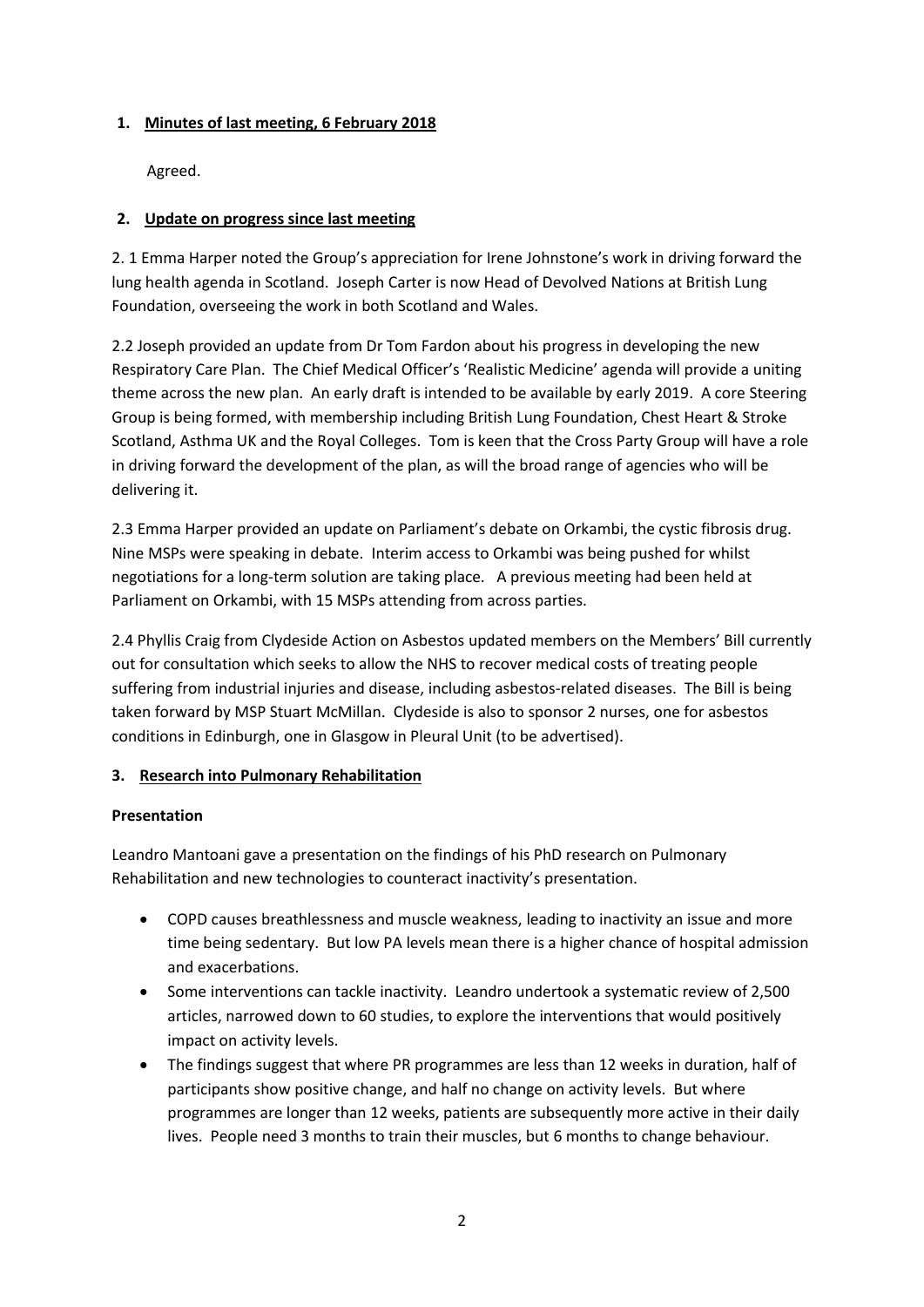- Leandro subsequently explored the impact of using activity monitors in increasing activity levels in patients undertaking PR. Forty-four patients were randomly assigned into control and study groups. The study group received a physical-activity enhancing programme, wearing activity monitors to measure all movements. Patients were set daily targets and these could be monitored each day, providing regular feedback to patients. Leandro monitored their activity levels via laptop, and provided support and encouragement.
- A comparison of the 2 groups shows that the Intervention group showed better increments in exercise capacity, and were fitter at end of the programme, with improved muscle strength. They took more steps, and reported reduced levels of anxiety and depression, and improved quality of life.
- In conclusion, longer PR programmes are more effective, ideally over 3 months, and there are benefits in combining programmes with a physical-activity enhancing programme. These findings have implications for the future delivery of PR programmes.

# **4. Round-table discussion - how can improvement in the delivery and participation in PR programmes be driven forward?**

[During the discussion, Jackie Baillie MSP and family members from the Orkambi debate arrived to observe the CPG discussions, and were welcomed by Emma Harper.]

The key points raised have been ordered thematically below:

### Current position

- Emma Harper asked whether there are variations in delivery of PR in Scotland.
- Jill Adams results of survey by Chest Heart & Stroke Scotland and SPRAG show **wide variations**. Duration varies between 6-15 weeks, some areas run block programmes instead of rolling programme. Good that the NACAP audit is coming to Scotland, which will give a lot more detail.
- Jill Adams Need to keep focus on improving the reach of PR and participation rates third sector important after completion. What is working well in different areas, examples of successful participation?
- Andrew Deans wide variation in duration of PR programmes from between 6 and 15 weeks – Leandro's evidence suggests the **longer the better, ideally 2-3 times a week**.
- Joseph Carter standard from BTS is 6-8 weeks. **If programmes are longer is it about continuing exercise**, is the education component complete by then? Physical activity can be continued by individual. Interesting to look at an inverse pyramid of the percentages of people **accessing** different treatments eg PR and smoking cessation (as opposed to the costeffectiveness of each).

### Health professional awareness:

• Phyllis Murphy – Lack of awareness among health professionals, and the **difficulty of translating awareness at primary care level into referrals to services**.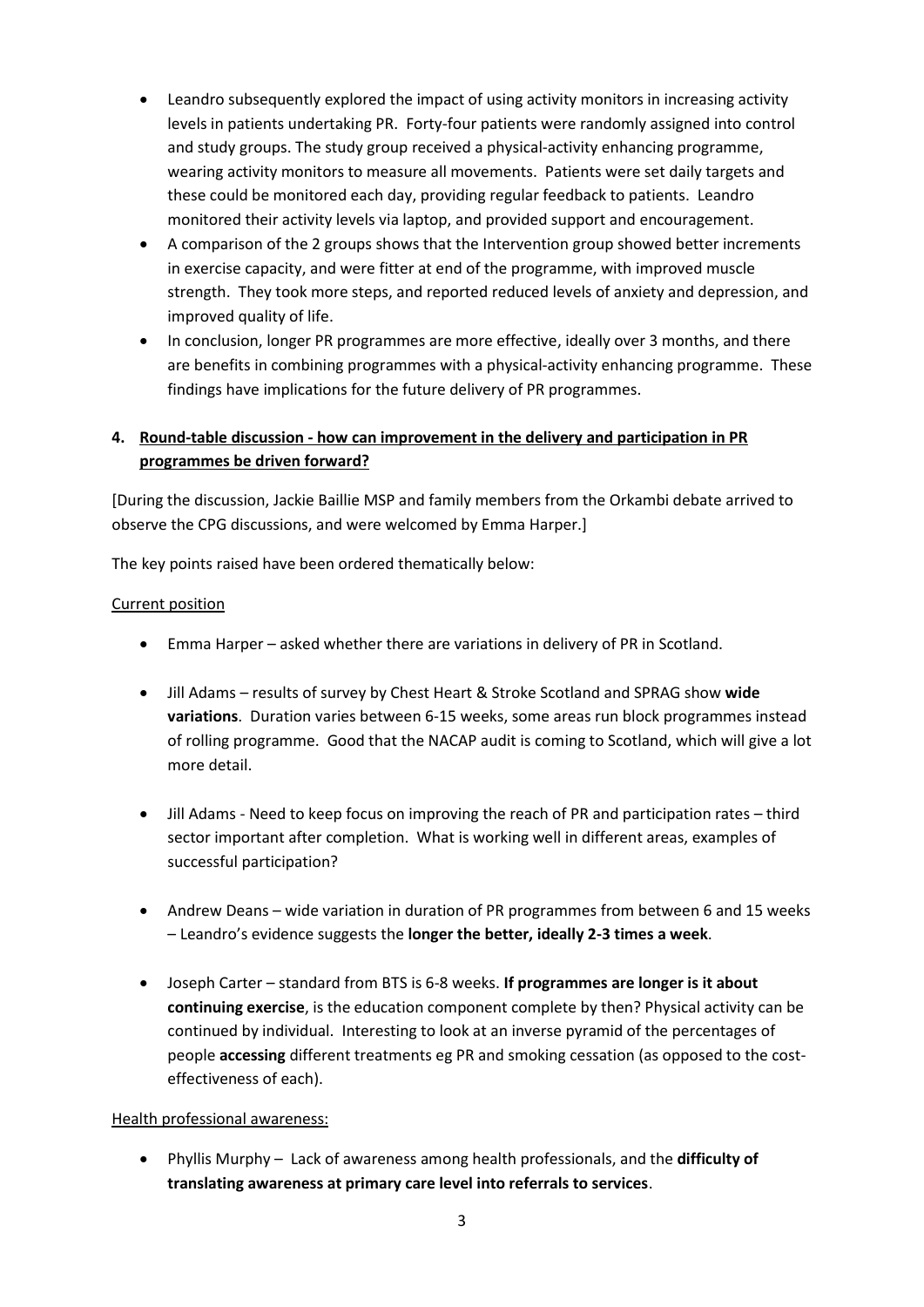- Jacques Kerr chaired a national group for Scottish Government looking at unscheduled COPD admissions for 18 months. Jacques is not a respiratory specialist and learning about the benefits of PR had been an eye-opener - clinicians are usually focused on their own clinical territory. **Acute doctors are probably not aware of the benefits of PR**. There are huge benefits to managing anxiety and depression, not just physical benefits. The peer support aspect is hugely important. If financing PR is the problem, then there are good balancing measures in mitigating the cost of acute treatment. **Need to raise awareness among non-respiratory physicians.**
- Emma Harper– asked if there a Learn Pro module available for GPs to raise awareness? One is being started in Lothian.
- Jill Adams CHSS is currently developing an **online training resource for health and social care professionals** called Resp-e – this is aimed at non-specialists, and will be available by the end of the year.
- Jacques Kerr there is no clear reference to PR in the medical training syllabus. **Need to raise awareness** through the Royal Colleges, NES, getting medical students and other HPs referring people to PR.

#### Patient participation:

- Andrew Deans Patients in clinical trials usually from primary care. When asked about PR, the majority have **never heard of it**.
- James Wildgoose is PR generally available for people with **bronchiectasis**? Do people stay on courses to complete them. Leandro's research demonstrates the importance of **ongoing motivation**, as it is often so much easier to medicate.
- Leandro Mantoani there is a **behavioural/psychological aspect** to completing PR. Action after programmes complete is important in keeping people fitter for longer, such as support for self-management, home rehab.
- Susan McNarry people want treatment in the community. Also, as a country of **serial nonexercisers** it is difficult to encourage people to participate if eg in 70s and have never exercised.
- Joseph Carter **role of local authorities in keeping people active** is so important. Engaging and motivating people in physical activity is hard. Barriers to people participating, particularly costs after free PR finishes.
- Nicola Roberts PR is not just about physical activity but important to also remember the education and advice components. It is a package of care. COPD patients have more problems with rehab than eg cardiac rehab. Having looked at the **reasons for non-**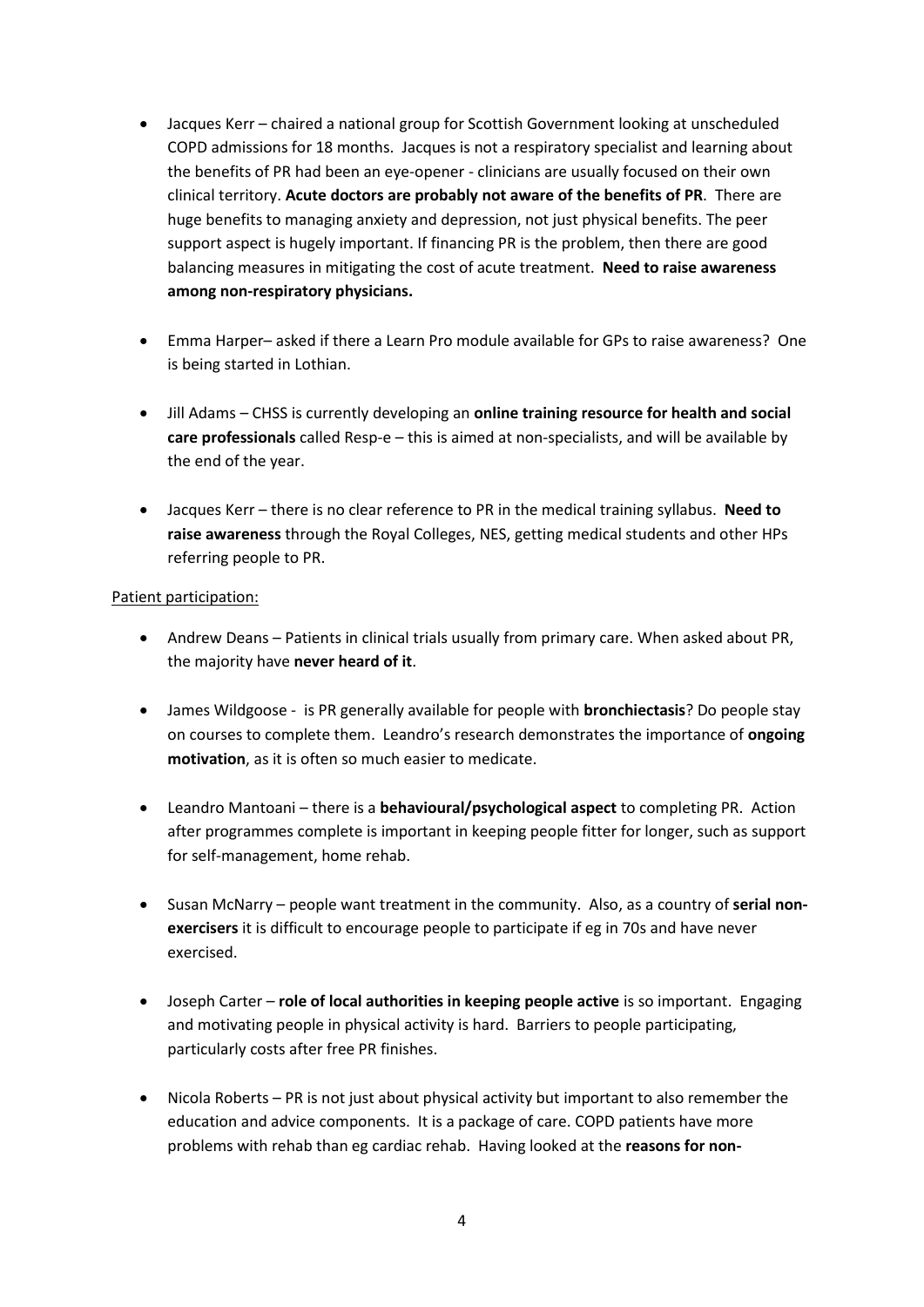**completion** of PR it isn't lack of motivation, but can be repeated infections, family problems, etc.

- Jill Adams the **terminology used is a barrier to patients** 'Pulmonary Rehabilitation' is not meaningful to most people. Is it time for a **change of name**?
- James Wildgoose **peer influence** is very important, and the **voluntary sector** have a key role to play in that.
- John Lockhart clinical background in osteoarthritis, and there are similarities with getting people to engage with **non-intuitive solutions** eg exercising – patients feel fobbed off.

### **Workforce**

- Andrew Deans having a nurse consultant in place (like Phyllis in D&G) does it make a difference – **are we missing key people?**
- Phyllis Murphy education should be written into job description. Lung health is higher on the radar. Jacques' document - example of best practice in COPD care in Scotland.
- Joseph Carter issue of educating health care professionals. In local areas if capacity is sufficient, can go out to practices. New audit of PR will look at success of education, as well as PA. Putting **motivational interviewing techniques** into practice is difficult – participants are sometimes put off by education.
- Susan McNarry?– undertaking a **review with SPRAG** looking at how education is delivered, topics, how much time, lead person, materials used, etc.

### Examples of success/ideas for improvement:

- Nicola Roberts **Value of expert patients** to shout about value of PR to other patients.
- Phyllis Murphy– NHS Dumfries & Galloway have now invested in **doubling the PR and Community Respiratory team**. Has had staffing issues, and a bad flu epidemic last winter. Got together with GP MCN colleagues to make water tight business case to invest so could go upstream and **deliver PR early on, preventing admissions** to avoid another winter situation. Have expert patients. Happy to share business case with other health boards.
- Andrew Deans is PR not on radar because it's done in the community rather than acute settings? Physios could catch patients and inpatients and **begin PR early in hospitals**, but there is not funding for that, and always a push to get inpatients out quickly.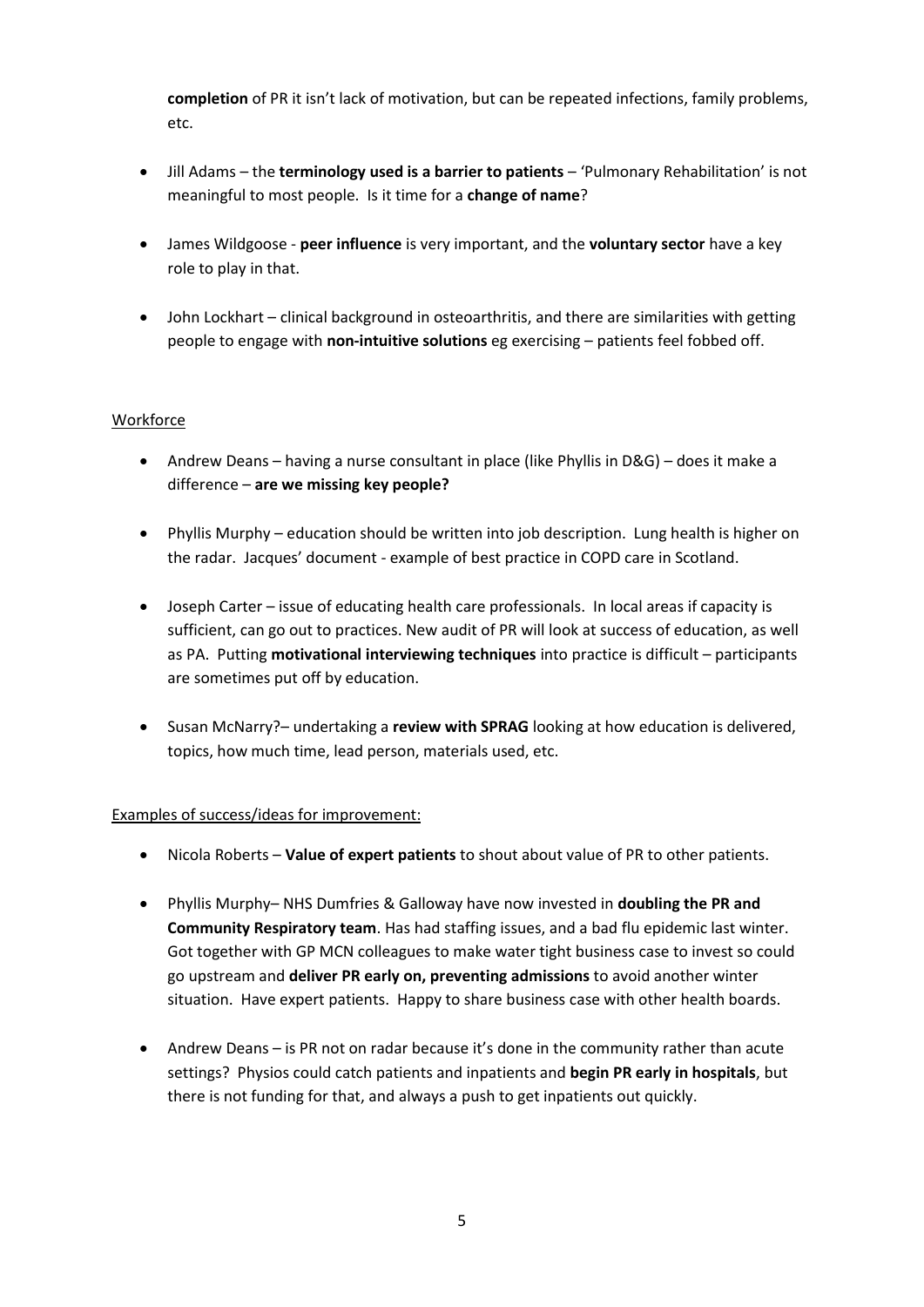- Linda McLeod members of the Clackmannanshire Breathe Easy group have mostly been referred to PR by their GPs. PR there a 6-weeks course delivered from Larbert Hospitals through **tele-health,** linking to a community health centre.
- Gordon Thomson the Braveheart group provides rehab across Forth Valley. One lesson that Braveheart has learned – **important to build a community within the rehab** being delivered as it keeps people coming along.
- Kenryck Lloyd-Jones Chartered Society of Physiotherapy is launching a public facing campaign coming '**Love Activity Hate Exercise?**' – geared towards the message that exercise does not necessarily mean climbing mountains. Respiratory conditions are one of main reasons people don't participate in exercise.
- Jacques Kerr example of **Ayrshire** work around technology-enabled care and supporting PR. Instead of having a cold referral to a PR service, the physio spoke to patient and explained PR in detail, increased engagement of 20% to 53% completion rate. **Human element important.**
- Martin Charters people don't understand what PR is, it often isn't explained to them, and given no evidence of the difference it makes. Martin has created a video for NHS Dumfries & Galloway **explaining PR, and actively speaks to class members about completion**. Seeing improvement in completion rates.
- Phyllis Murphy her team in NHS Dumfries & Galloway all actively encourage and promote PR, explaining what it is and why it's important. Hopefully the new national improvement plan will have PR in there as a requirement of Boards.
- Andrew Deans important to note that one hat doesn't fit all with PR, depends on condition, eg ILD, COPD. **Needs to be tailored for different groups**.
- Elaine Mackay **NHS Greater Glasgow & Clyde** advocated referrals to PR from primary/secondary care, go to all GPS and practice nurses to make aware of the service, selling PR based on individual needs, which might be breathlessness, recurrent chest infections. **Last year had over 1000 referrals from primary, 1300 from secondary care.**  Change happened over time – 2012 saw **changes in GP practice** in managing COPD patients had to see once a year, every practice nurse had to attend a day's **training.**
- Jacques Kerr there are powerful **statistics which make the case for PR –** 122,000 occupied bed days attributed to COPD. Board need another 120k bed days by 2034. Need to align this with **Realistic Medicine**, making it about shared decision making, reducing harm and variation, being innovators and improvers.

### **5. Next Steps**

• Secretariat - Share Martin Charters' video promoting PR to patients (available on YouTube)